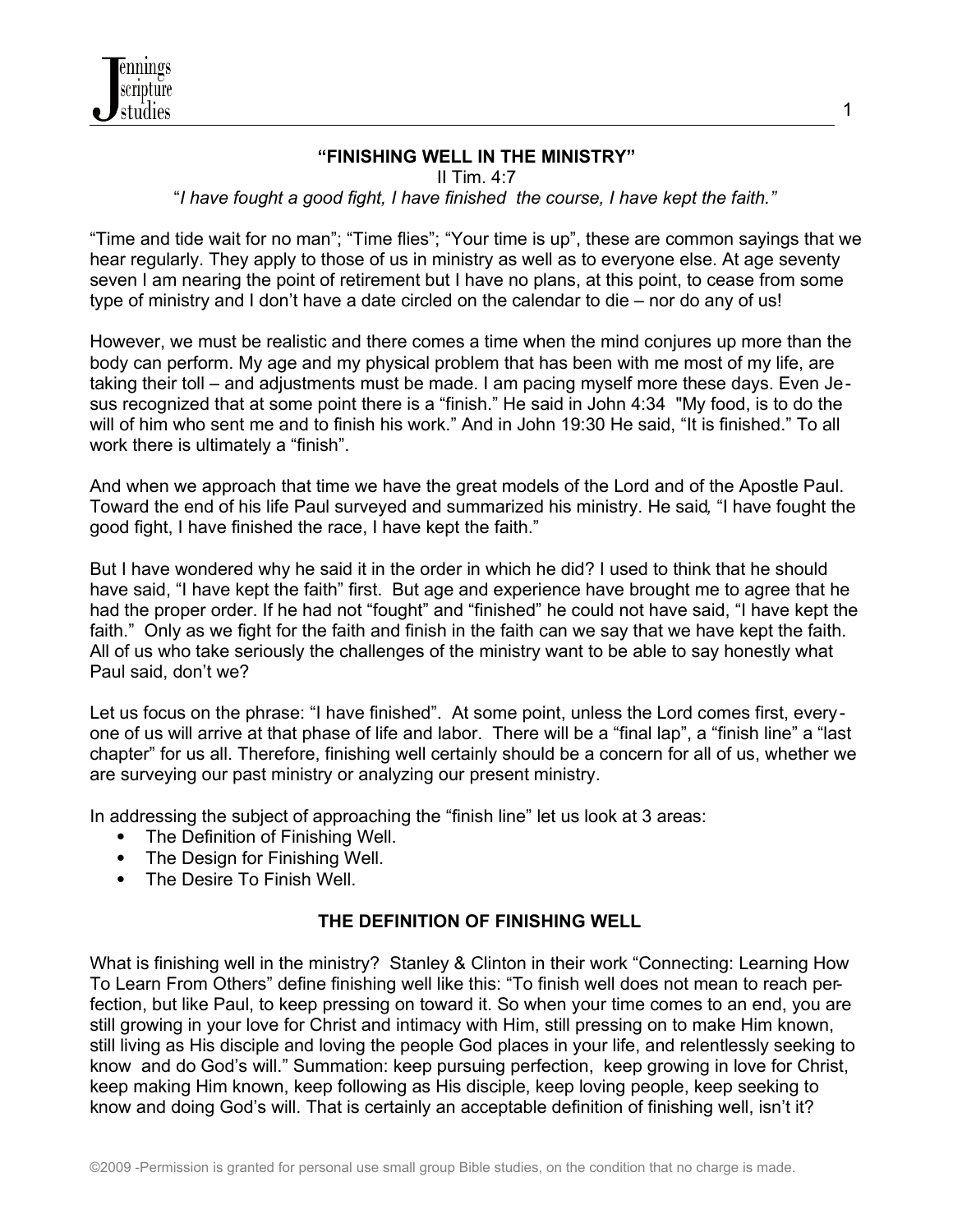Another defining phrase used today for qualifying what is meant by "finishing well" is: Success In Ministry." This is a controversial phrase for there are so many confusing criteria for what "success" is. Kent & Barbara Hughes, in their book, "Liberating the Ministry From The Success Syndrome" refuse to use the term and conclude: "we found no place where it says that God's servants are called to be *successfu*l. Rather, we discovered our call is to be *faithful*."

Another author, Jon Johnston in his book, "Christian Excellence: Alternative to Success" relegates the word "success" to a secondary level by contrasting the quality of *excellence* with the quality of *success*.

I believe a more acceptable approach is the one by Darius Salter in his volume, "What Really Matters In Ministry". He realized that the word "success" has fallen into disfavor in some circles in that it has become (and I quote): "an industrial-age term that relates more to job status and production."

Instead of refusing to use the term in an acceptable context, or relegating it to a lesser quality, he redefines it as he understands its original intent. The original intent from the Latin is "to follow after to an acceptable conclusion" and then submits Scripture to define what the "follow after to an acceptable conclusion" entails.

Kenneth Gangel observes as follows: "The world scoffs at any biblical criteria for success. And what are those criteria? Perhaps the three most important ones are: "love" as is seen in I Cor. 13; "a servant attitude", as seen in Matt. 20:24-28 and "faithfulness" as seen in Matt. 25:14-21.

Joseph Stowell gives us this challenging summation: "Success in Scripture is a matter of living out our lives according to God's standards in undaunted routine faithfulness."

Finishing well in ministry or success in ministry then will ultimately be evaluated by God based on God's expectations, not mans! Therefore, I want to "follow after to an acceptable conclusion" from God's perspective! What God's expectations and what is His perspective?

# **THE DESIGN FOR FINISHING WELL**

Paul's communication to the Corinthians reveals his design for ministry. "We do not dare to classify or compare ourselves with some who commend themselves. When they measure themselves by themselves and compare themselves with themselves, they are not wise. We, however, will not boast beyond proper limits, but will confine our boasting to the field God has assigned to us, a field that reaches even to you. " (II Cor. 10:12-13) Note the phrase "but will confine our boasting to the field God has assigned to us." God has uniquely designed us individually and has uniquely designed a personal ministry for us. And it is God's design that we finish well utilizing the giftedness with which He has endowed us.

The larger context in II Cor.10:13-18 gives rise to at least 3 questions regarding ministry: (1) Am I in the place God wants me to be? (2) Is my ministry fulfilling God's purpose for me  $-$  i.e. is it glorifying God? (3) Is my ministry pleasing the Lord?

God is not a cookie-cutter Employer! He designed each of us with a different personality, for different purposes, places and periods of time. He gave us differing gifts, placed us in different cul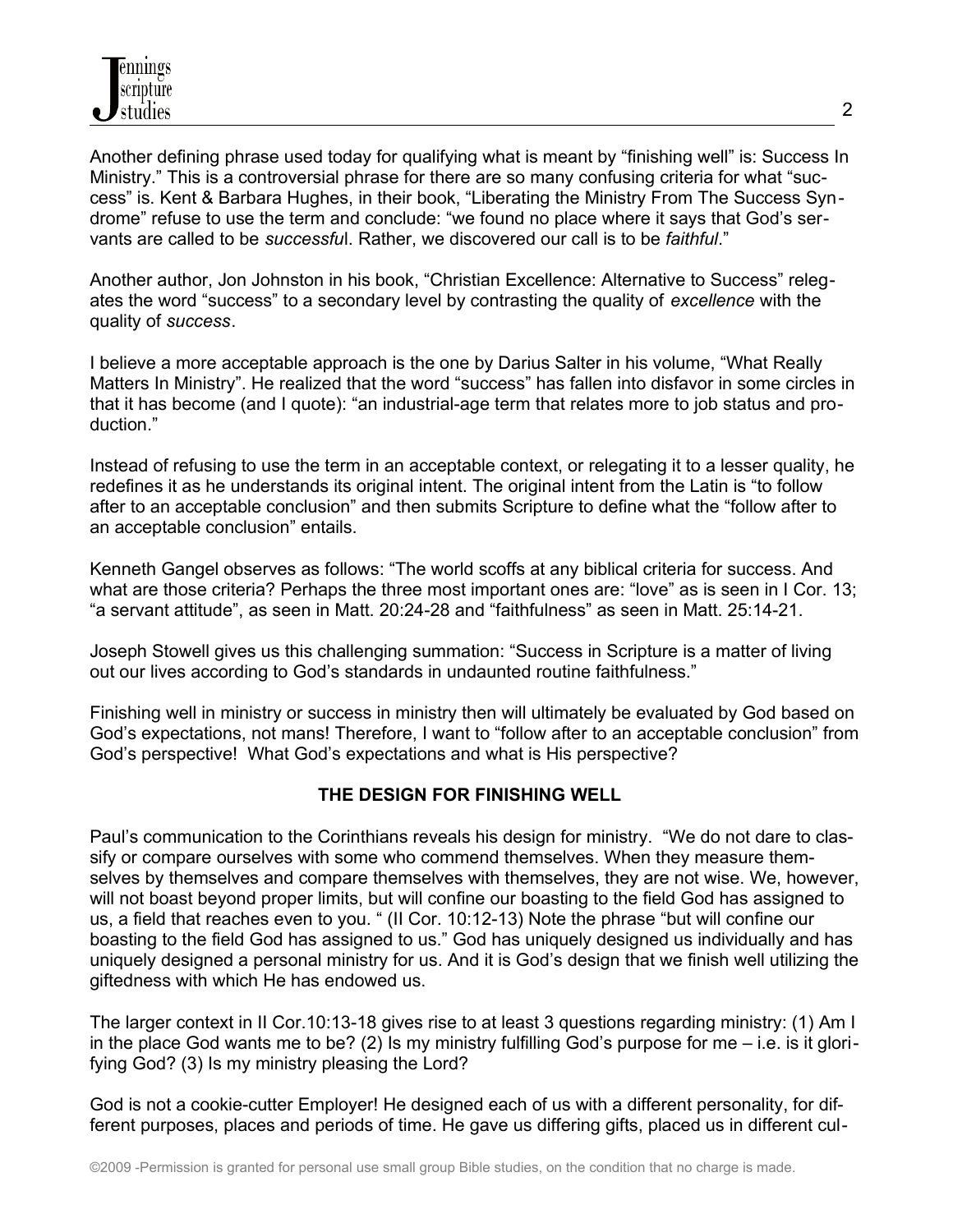tures, communities and churches and no two are alike and no two require the identical type of minister or ministry!

Allowing someone else to set the philosophy, agenda and priorities of our ministries will be ruinous to finishing well especially if they do not share similar principles and precepts of Scripture. I believe one of the most besetting sins in some ministers lives is the sin of mimicry – copying oth er's ministry style, philosophy, music, programs etc. This will eventually lead to discouragement because Saul's armor will not fit! Dr. Warren Wiersbe says that when we copy another's ministry, "You can expect discouragement because of a fake confidence that leads to defeat."

There is no telling how much ministerial energy, time and money is expended trying to conform or to compete with someone else's design for a successful ministry. Paul wrote to the Galatians and said, "Am I now trying to win the approval of men, or of God? Or am I trying to please men? If I were still trying to please men, I would not be a servant of Christ." (Gal 1:10)

My dear brothers, be the exception! Have the holy audacity to be who God made you to be; to do what God tells you to do; to be your own unique Spirit-filled self; to build your ministry as God dictates. Determine the needs of your congregation, minister with the ability that God has given you and you will finish well. God has designed you for just such a ministry – being true to His design assures us that we will finish well.

### **THE DESIRE FOR FINISHING WELL**

The design for a ministry well served is from God, however, the desire to finish well must come from deep within the Savior's servant. I desire to finish well, don't you? I cannot imagine that any one would want to finish badly in ministry. The desire to finish well is one of the basic desires of a true shepherd who is not a hireling. The Apostle Paul expressed his desire when he said, "that I may finish my race with joy, and the ministry which I received from the Lord Jesus." (Acts 20:24)

He communicates two motivating principles in that statement:

**First,** The Satisfaction Principle - "*that I may finish my race with joy."* Dr. Lehman Strauss, a friend for many years, said to me late in his life, "Don, I do not want to finish up a bitter and sad old preacher." And he didn't!

**Second,** The Stewardship Principle - "and the ministry which I received from the Lord Jesus." Knowing that I must give an account to Him who gave me ministry creates in me a desire to be and do my best to the very end!

There are many exhortations & encouragements to finish well in ministry that have been given throughout the centuries. As far back as the mid 1600's \*Richard Baxter, in his standard pastoral classic entitled, "The Reformed Pastor", wrote an entire section titled: "Keeping Up Your Ernest Desires And Expectations Of Success." He defines success as faithfulness issuing in fruitfulness and wrote, "God seldom blesses any man's work as much as he whose whole heart desires success."

In some sense every minister of the Word of God can be honorably successful if they desire to be so in the best sense of the term "success". Unfortunately, many seem fearful of desiring success because they have known men who employed dishonorable means to gain what, to the